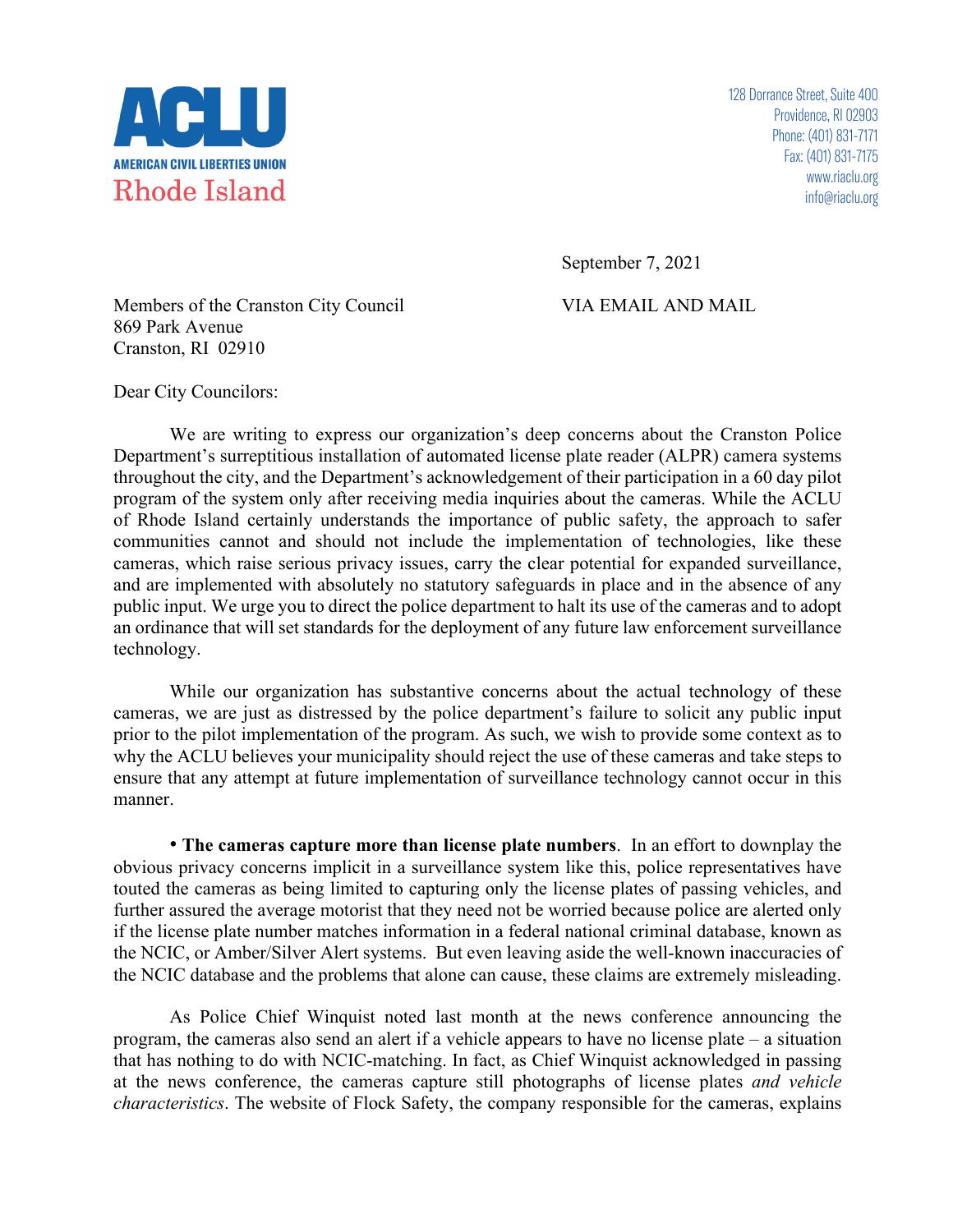what this means: its surveillance system allows police to "search by *vehicle make*, color, type, license plate, state of the license plate, missing plate, covered plate, paper plate, and unique vehicle details like roof racks, *bumper stickers*, and more."<sup>1</sup> (emphasis added) Such technological capabilities are far beyond those communicated to the public, and far beyond what one conceives of when considering a technology often described as an "automated licensed plate reader."

Further, as the reference to "searches" suggests and as Chief Winquist pointed out at the news conference, the system does not merely operate passively. The police have the ability to input any license plate number – and presumably vehicle characteristics such as those noted above – and obtain information about a vehicle's whereabouts, if captured by a camera, for the preceding 30 days. In addition, that search will encompass photos not only from Cranston, but also from any of the other municipalities – Pawtucket and Woonsocket, for now – that are part of the system.

Based on the representation that the alert process is only triggered by motor vehicles associated with criminal activity and that innocent motorists thus have nothing to fear, one would assume that camera alerts would be few and far between. But in the short period of time that the Cranston surveillance cameras have been operational, there have thus far been, according to the "transparency portal" set up for the Department, over 1,100 "hits," and police have conducted over 2,000 searches of the system. Further, those cameras have taken photographs of more than *two million vehicles* in that time, information that will be accessible for police searches for 30 days.<sup>2</sup>

• **It is almost inevitable that the use of these cameras will expand over time to engage in more, and more intrusive, types of surveillance**. The history of surveillance technology in this country – from wiretaps to stingrays to cameras to drones – has been a history of ever-growing uses, and those expanded uses are then used to justify and normalize even greater intrusions on privacy. Indeed, Chief Winquist made just this argument in attempting to dismiss privacy concerns associated with the installation of these cameras by noting the prevalence of camera surveillance in *other* contexts. This is how our expectations of privacy become minimized and more Orwellian.

Flock Safety's cameras exemplify this "mission creep." Just this month, the company announced the availability of "advanced search" features for its camera systems that will

- o Allow police to upload a picture of a vehicle from any source and then perform a search to see if any of the cameras have seen it;
- o Allow police to enter a license plate number, and then search cameras to find vehicles that frequently travel with that vehicle, to "help identify accomplices to crimes"; and
- o Give police the ability to search for vehicles that have been in multiple specified locations recently.<sup>3</sup>

Even if not being used in these more expansive ways today, the potential capabilities of this program are not as narrow as is being communicated by law enforcement, and nothing prevents

<sup>1</sup> https://www.flocksafety.com/lpr-vehicle-recognition/

<sup>2</sup> https://transparency.flocksafety.com/cranston-ri-pd

<sup>3</sup> https://www.govtech.com/biz/flock-safety-gives-users-expanded-vehicle-location-abilities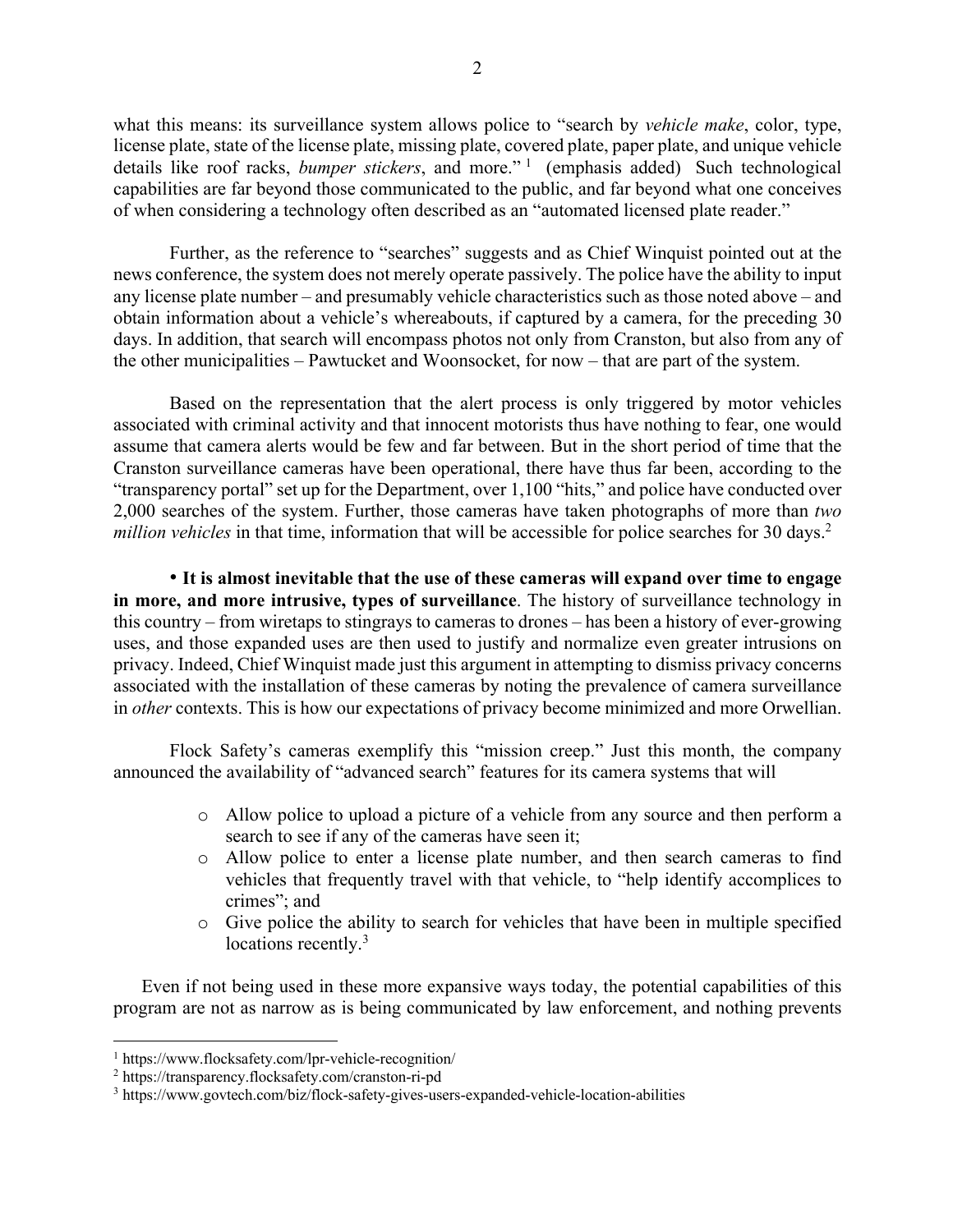expanded uses in the future. The chilling effects of the ability to track individuals in all these manners cannot be understated.

• **In the absence of legislatively established limits on their use, the privacy rights of the public remain at the complete discretion of the police department and a private company, which can change their policies at any time.** At the news conference, Chief Winquist noted that all participating departments would be adopting public policies governing usage of the surveillance cameras. But no matter what assurances of privacy are given in policy – by either the Department or Flock Safety – there are no meaningful constraints on their ability to change the rules at any time. Today we are told, for example, that all photos will be destroyed after 30 days, but nothing prevents the agencies or the company six months from now from extending it to 60 days, a year or a decade. The same is true for any other "safeguards" offered by police departmental policy or Flock Safety guidelines.

• **The secrecy in which the cameras were installed and the adoption of preliminary policies without public input both demonstrate the need for a comprehensive ordinance setting standards of public oversight for any future surveillance programs**. If the potentially discriminatory and far-reaching capabilities of these devices aren't being accurately communicated now, at the very outset of the program, how can we expect transparency as their usage is expanded and refined? Indeed, it is worth noting that the deployment of the Flock Safety surveillance cameras has occurred in a manner directly contrary to the process promoted on Flock Safety's own website, which emphasizes its support for "the direct involvement of the community in crafting policies and providing oversight on public safety technology including ALPR."4

In fact, Flock Safety directly links to guidance from national civil liberties and civil rights organizations that calls for the *statutory* adoption of policies that promote community control over police surveillance (and are thus known by acronym as CCOPS laws).<sup>5</sup> The organizations' model ordinance details the potential discriminatory and stigmatizing effects that the utilization of camera systems like these can pose, and versions of the ordinance have now been adopted in over 20 jurisdictions across the country. Its necessity here is only confirmed by the secretive way these cameras were installed.

When police surveillance techniques like these ALPRs are promoted, they often imply a false choice between public safety and privacy. But public safety is the result of community-based tools and systems that directly and tangibly support residents – it is not, and has never been, a consequence of indiscriminate 24/7 surveillance. To suggest that such surveillance technology is only a threat to those committing crimes is dismissive of the legitimate privacy concerns that all residents have, and particularly ignores how police surveillance over the decades has often targeted communities in a discriminatory manner.

While the above are detailed concerns directly related to Flock Safety's cameras and the specific implementation of them in your municipality, we wish to emphasize that all surveillance

<sup>4</sup> https://www.flocksafety.com/ethics-center/

<sup>5</sup> https://www.aclu.org/issues/privacy-technology/surveillance-technologies/community-control-over-policesurveillance